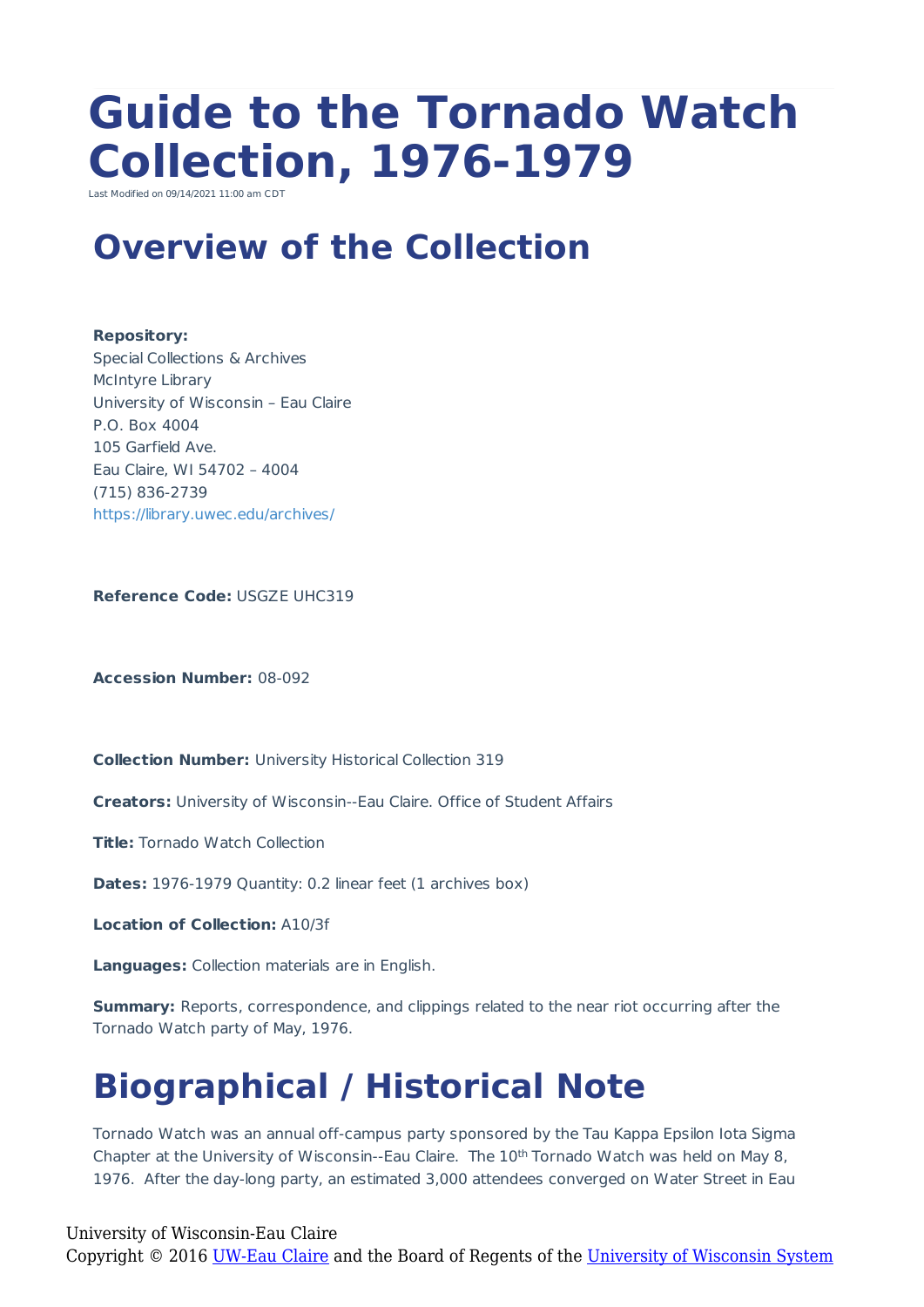Claire created "near-riot conditions." Revelers threw cans and stones at police cars, damaged local businesses, homes, and cars, and started a bonfire. The event tested town-gown relationships and generated much discussion on campus and in the local press. The fraternity members officially terminated Tornado Watch in February 1977.

#### **Content Description**

This collection includes reports compiled by the City of Eau Claire Police Department (including officers' reports, accounts of property damage, and letters of citizen support for police actions), clippings from the local press, correspondence among university administrators, fraternity leaders, and local individuals and organizations, and Tau Kappa Epsilon publications.

#### **Administrative Information**

**Acquisition Information:** Transferred to the University Archives by the Office of Student Affairs in 1991.

**Access Restrictions:** Collection is open to the public.

**Use Restrictions:** Researchers are responsible for using in accordance with 17 U.S.C. Copyright not owned by the University of Wisconsin--Eau Claire.

**Preferred Citation:** Tornado Watch Collection, 1976-1979. UHC319. Special Collections & Archives. McIntyre Library. University of Wisconsin--Eau Claire. Eau Claire, WI.

**Processing Note:** Processed by Colleen McFarland in June 2008.

**Arrangement:** Flat arrangement

#### **Subjects**